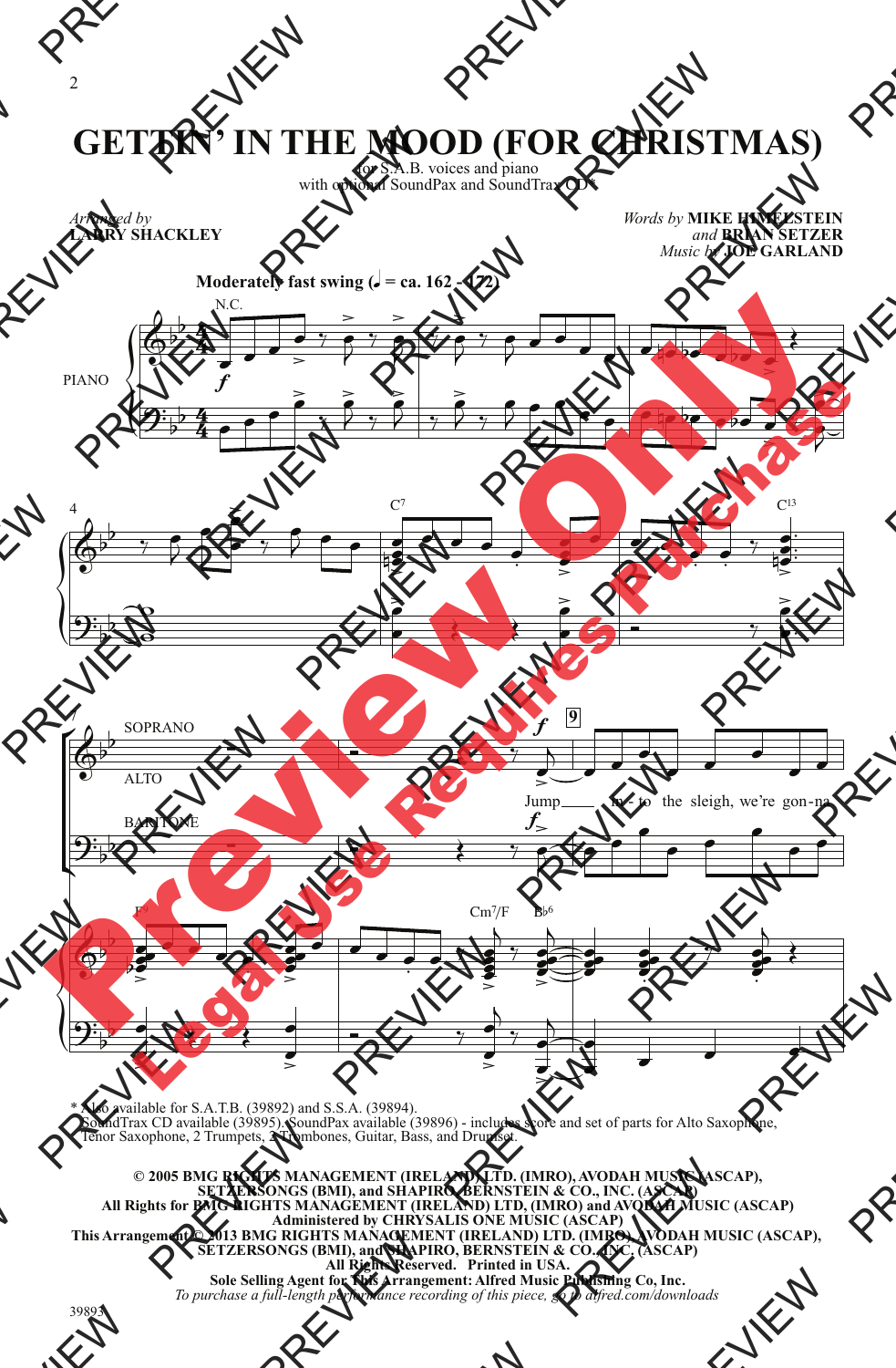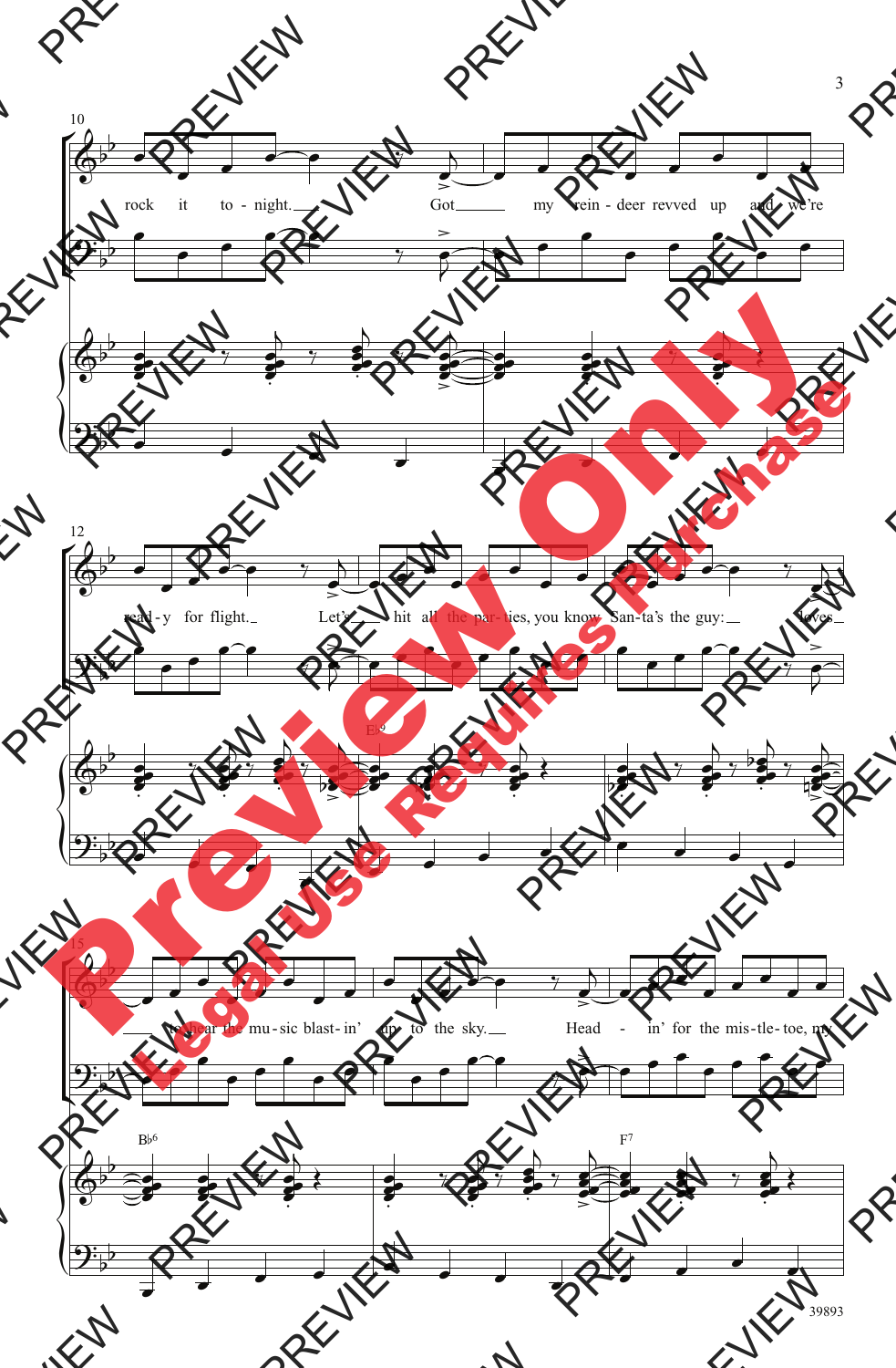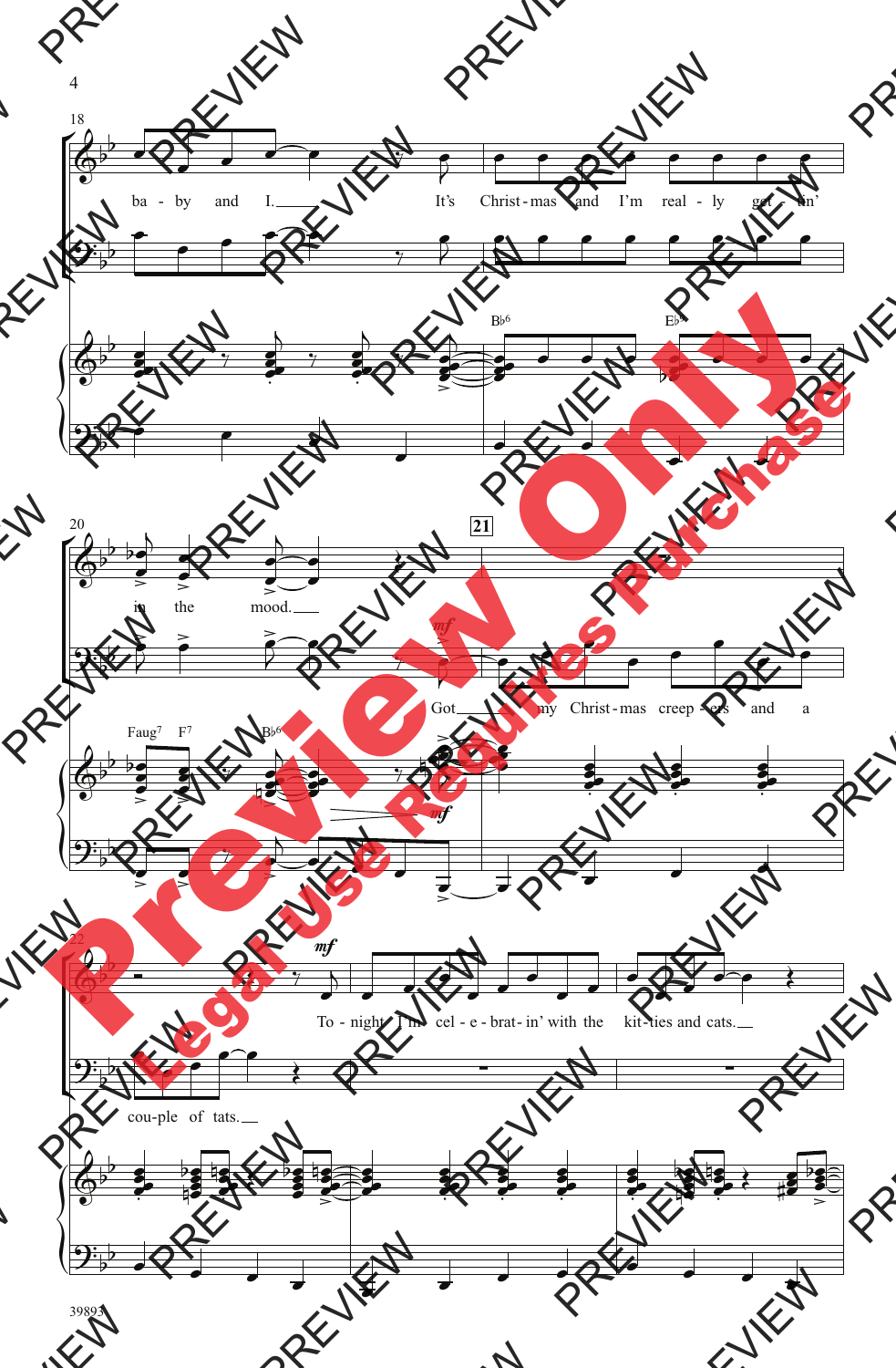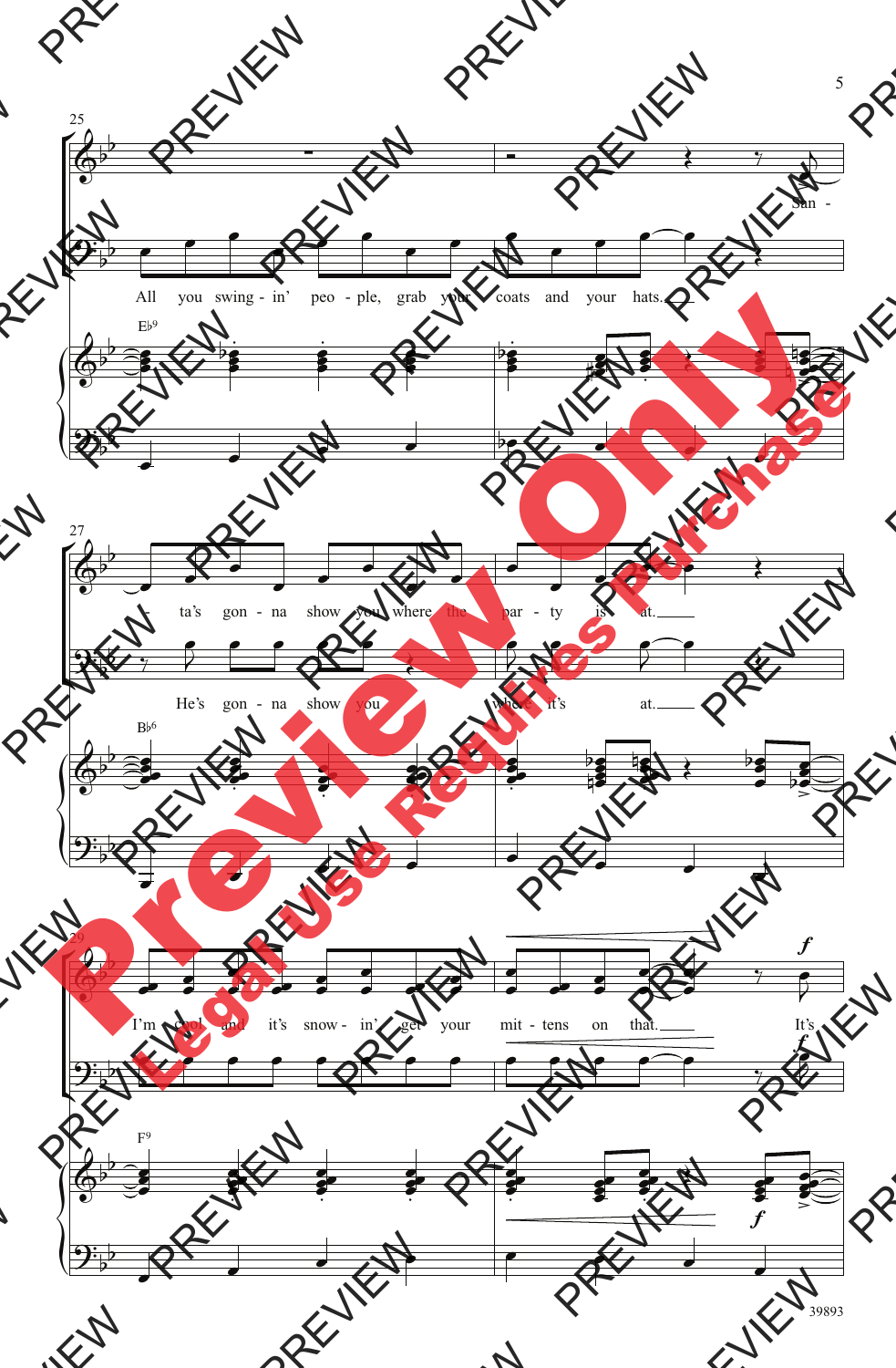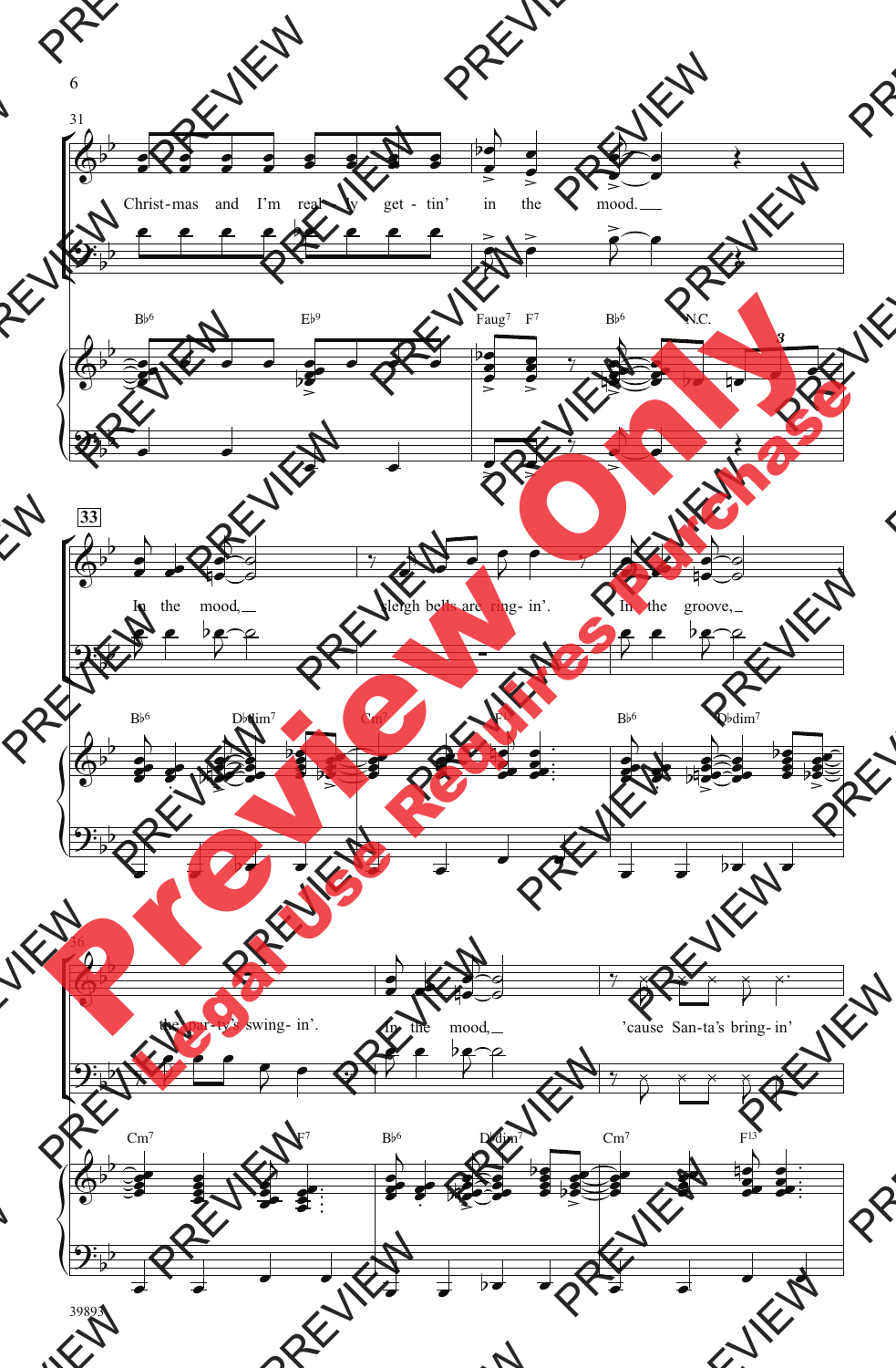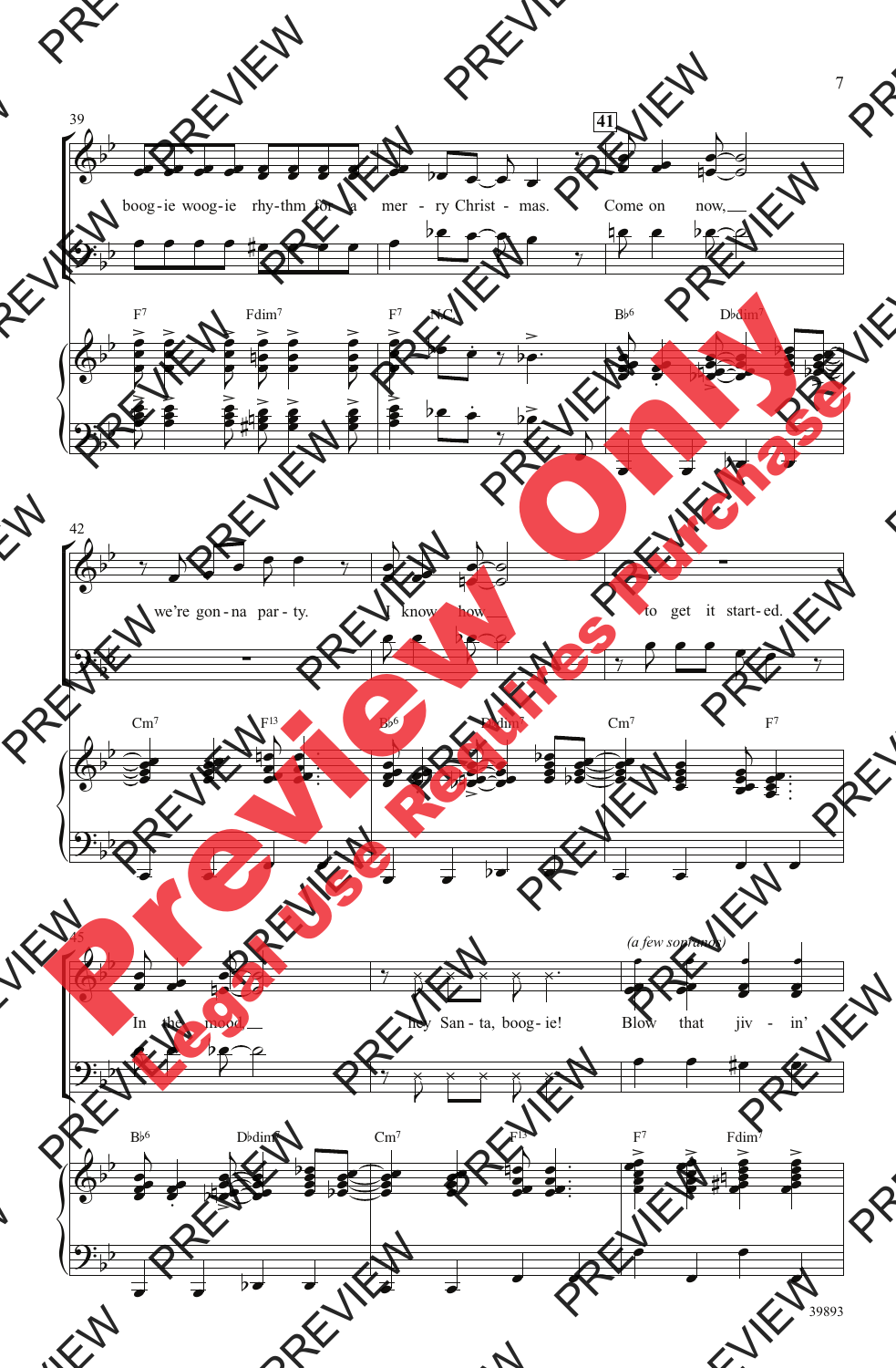

39893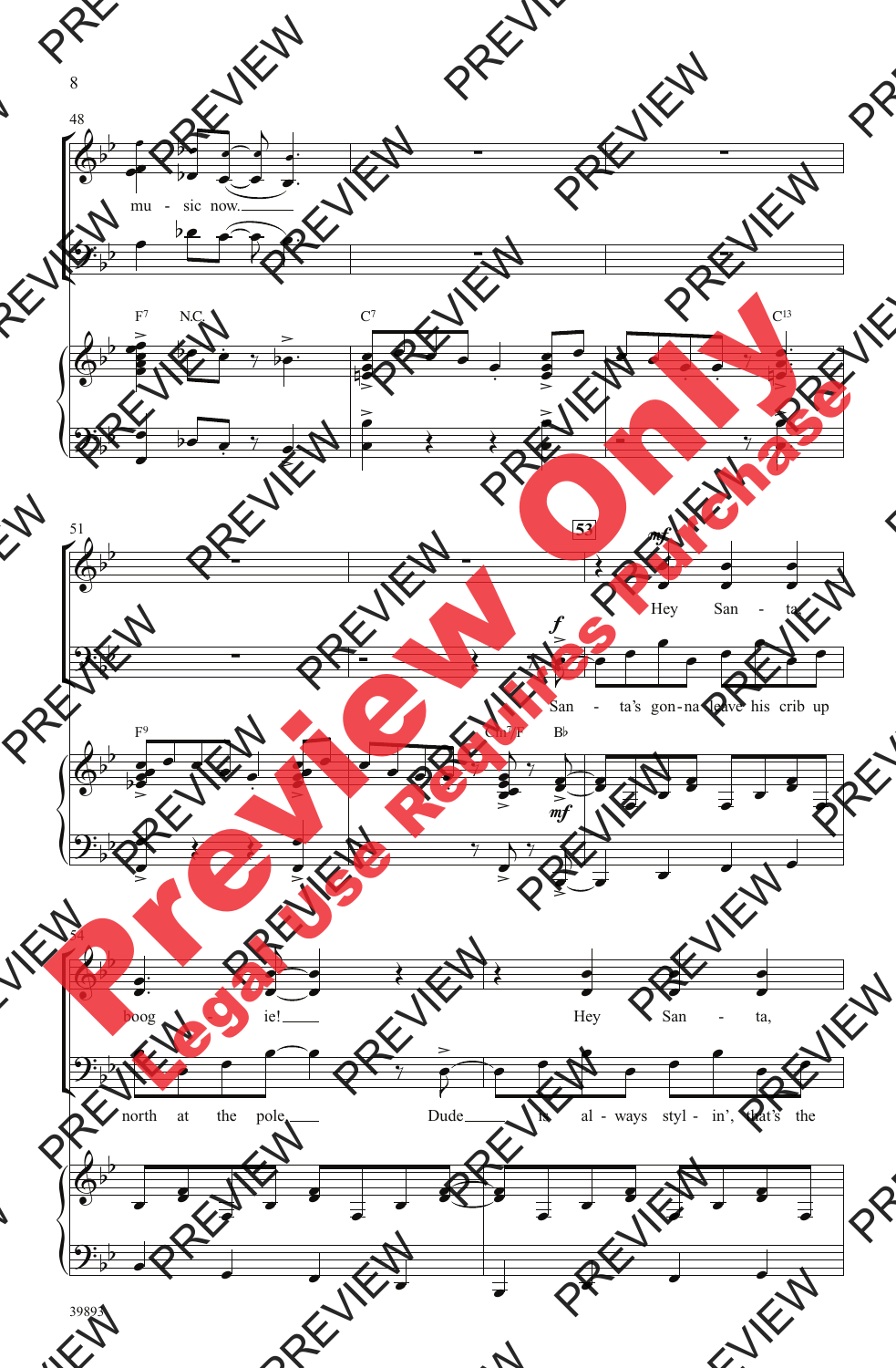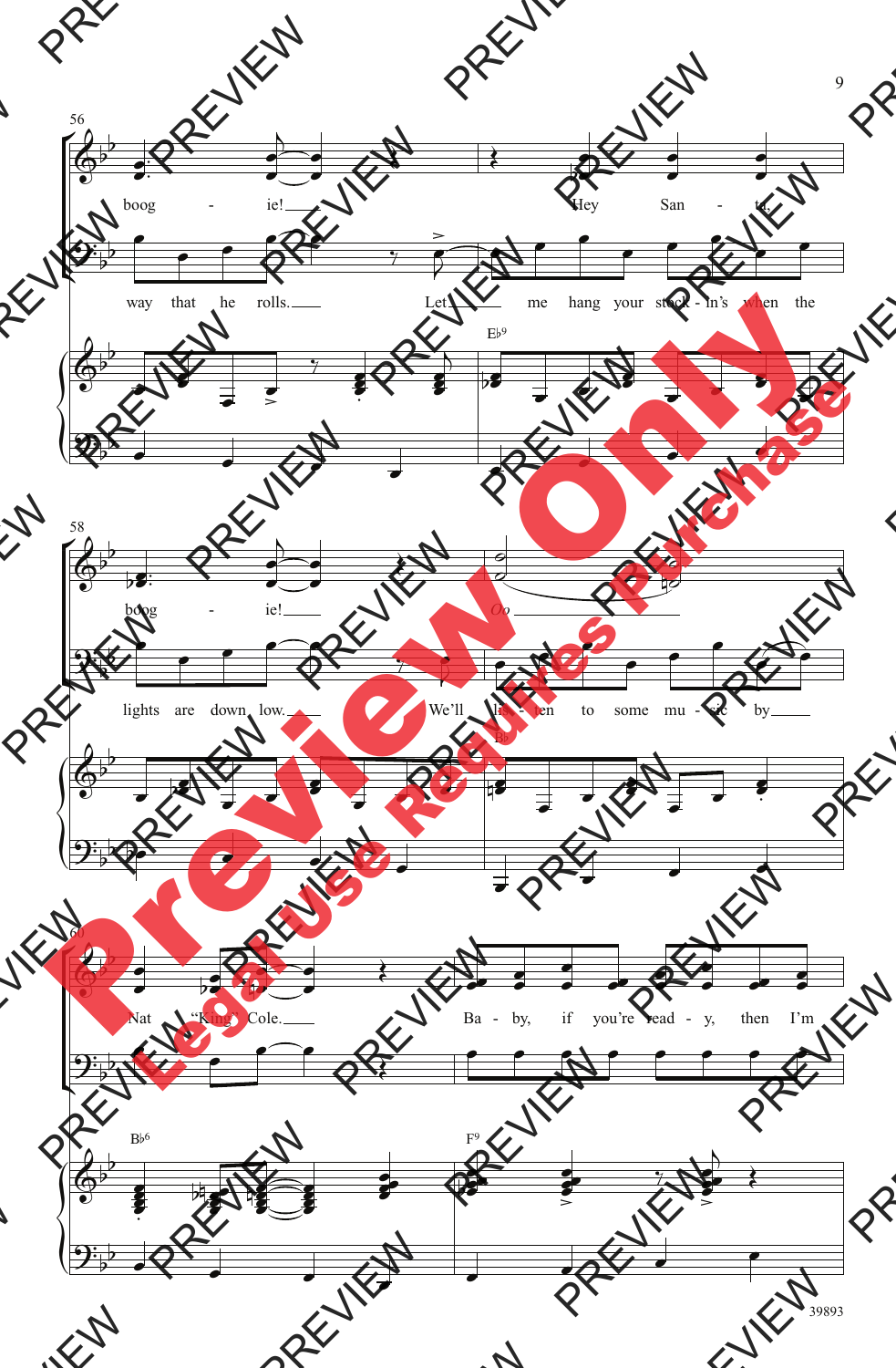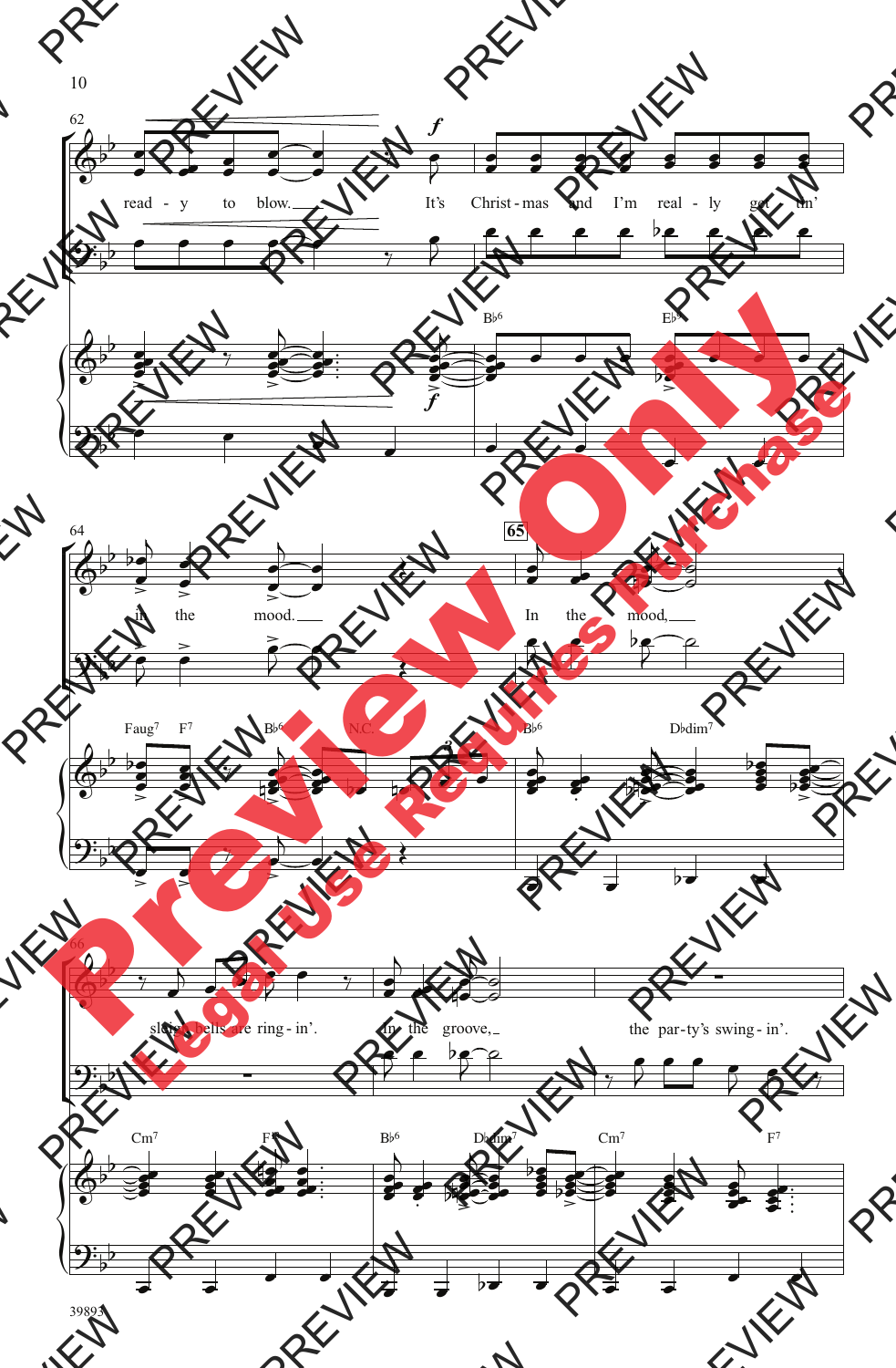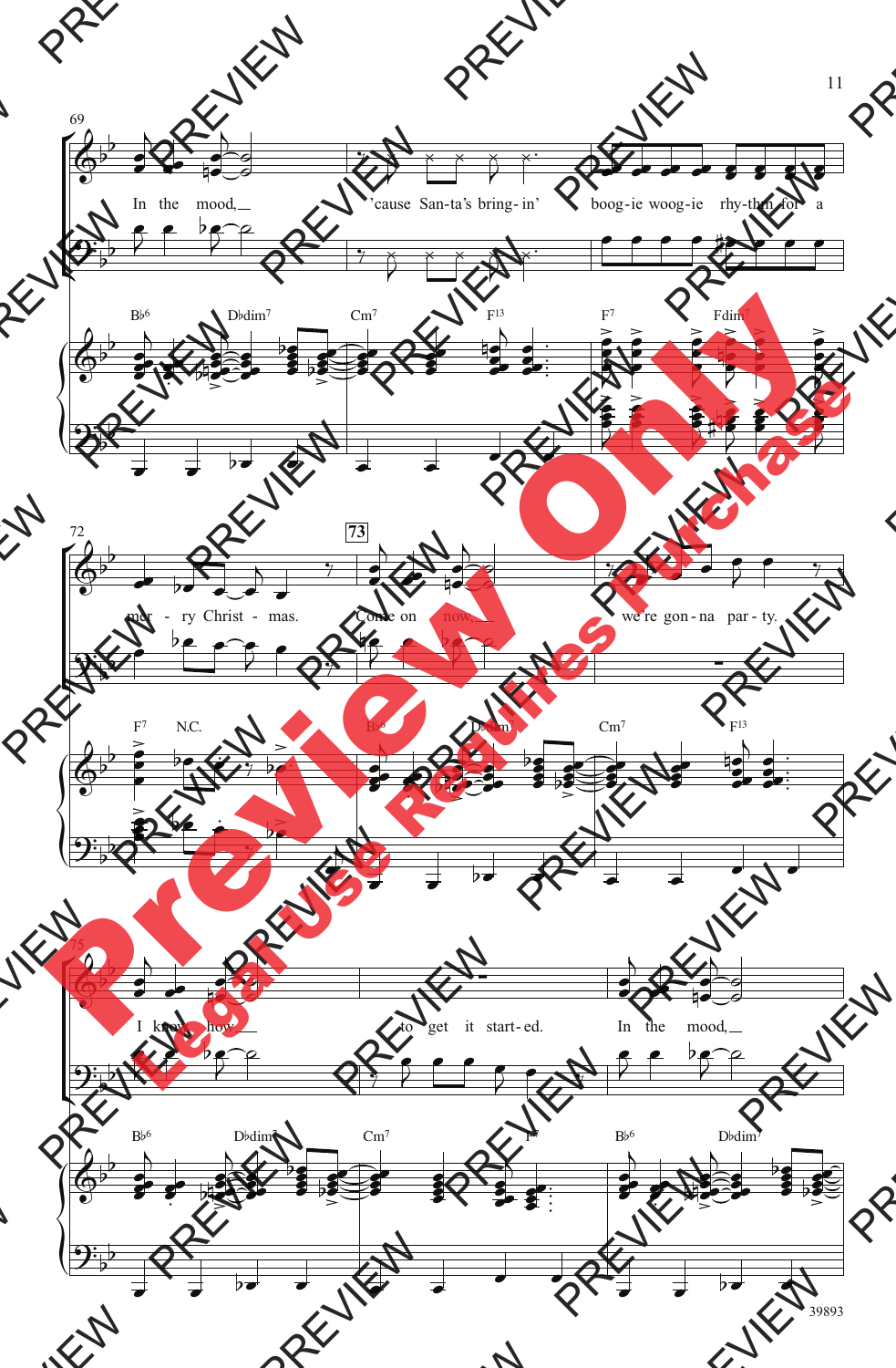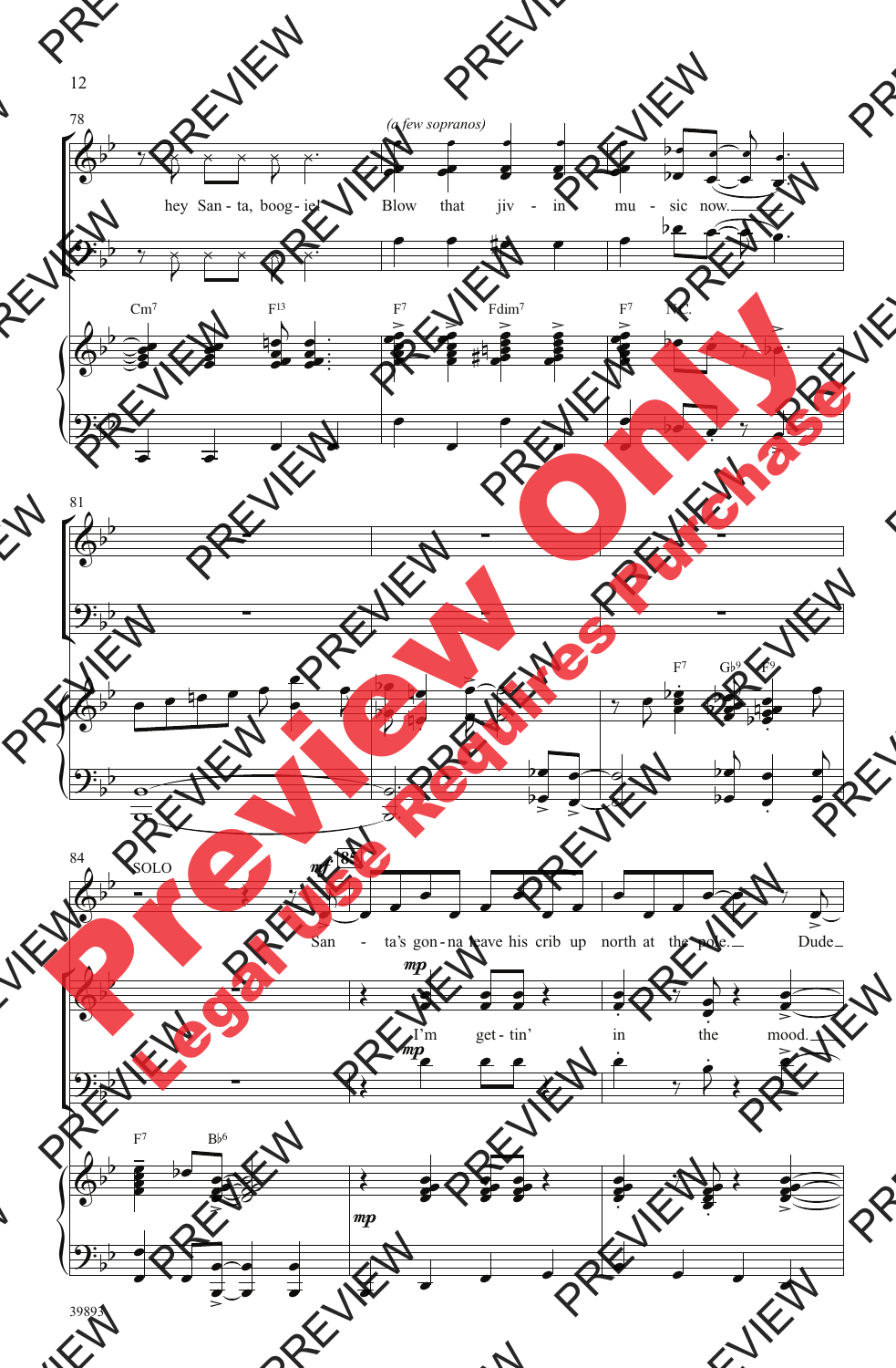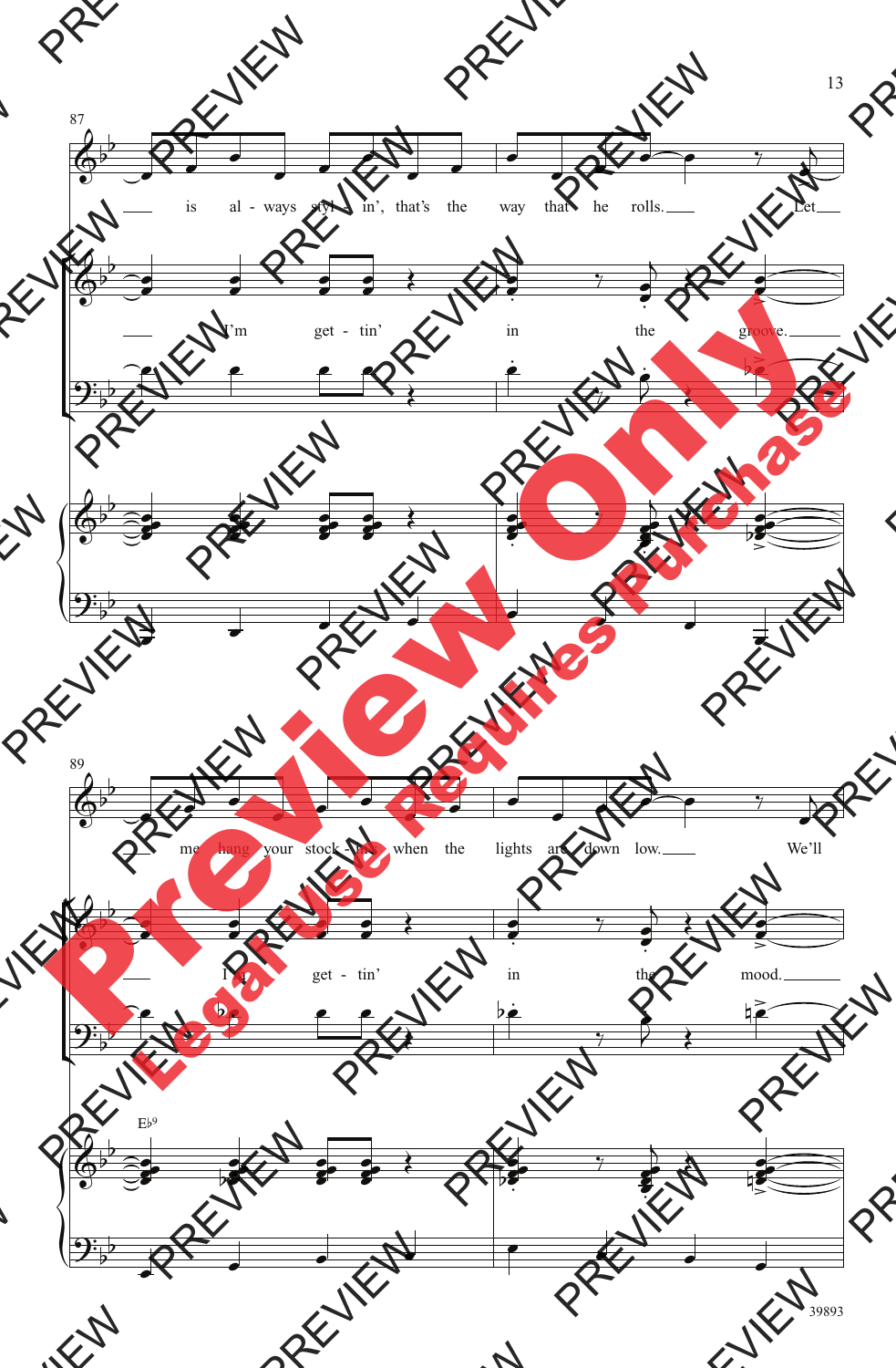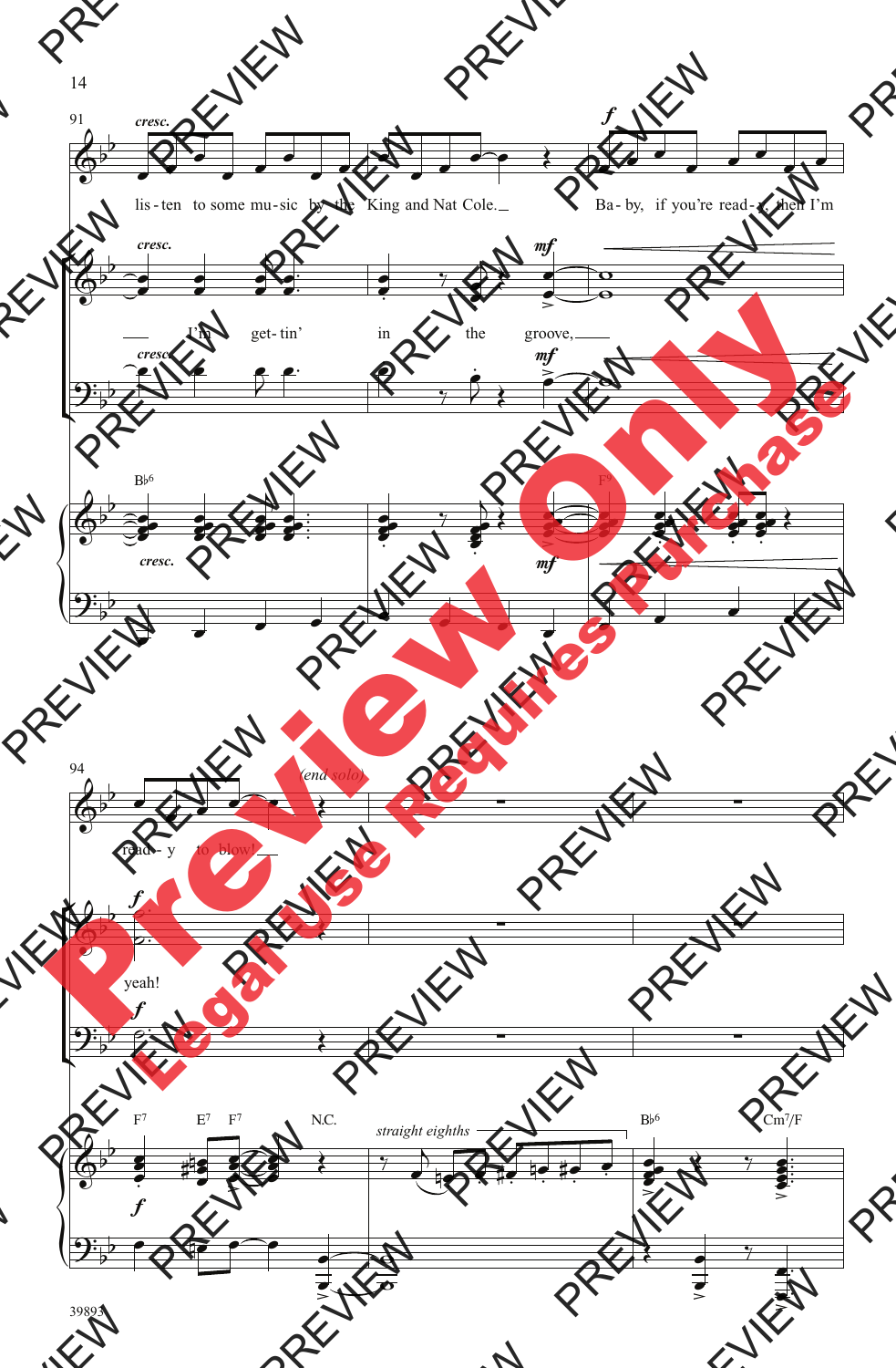